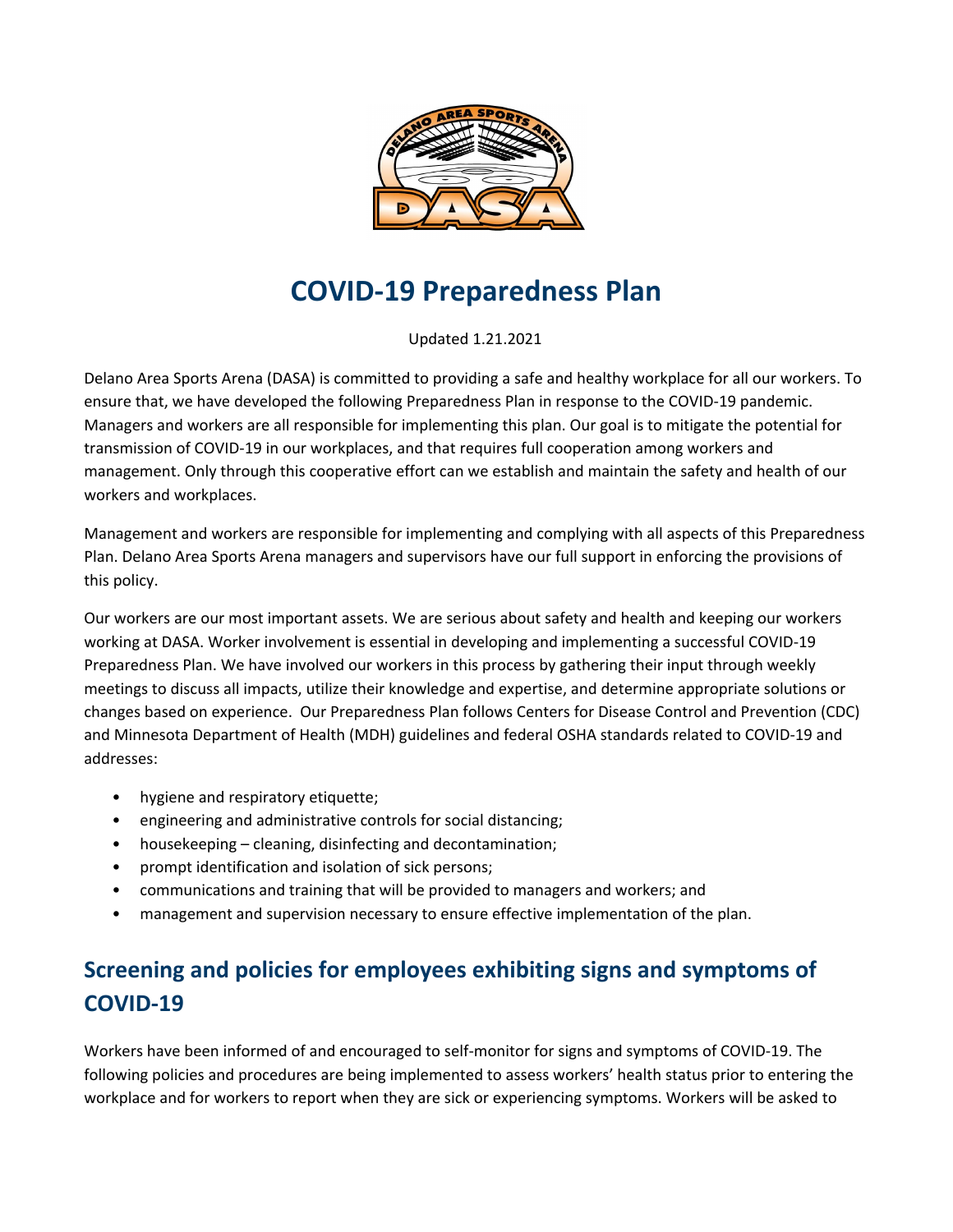submit a body temperature reading to their manager at least 1 hour prior to their scheduled shift. Upon entering the facility, each worker will again take a body temperature reading with a touchless thermometer and record the body temperature in the daily log. At any point should an employee show signs of illness, they are to report it to their manager and either not come in to work their scheduled shift, or leave as soon as it is responsibly possible to do so.

DASA has implemented leave policies that promote workers staying at home when they are sick, when household members are sick, or when required by a health care provider to isolate or quarantine themselves or a member of their household. DASA does not offer sick leave to part time employees. Should an employee be required to quarantine themselves as a result of COVID-19, they will be required to follow the standard COVID-19 quarantine practice. Employees may be eligible to use the standard Family Medical Leave Act policy regarding lost time at work. Accommodations for workers with underlying medical conditions or who have household members with underlying health conditions have been implemented. These employees will be required to wear a face covering while working their scheduled shift.

DASA has also implemented a policy for informing workers if they have been exposed to a person with COVID-19 at their workplace and requiring them to quarantine for the required amount of time. Should any DASA employee or known guest be officially diagnosed with COVID-19, DASA will contact by phone and by email any and all workers who may have been exposed.

In addition, a policy has been implemented to protect the privacy of workers' health status and health information. The identity of anyone being officially diagnosed with COVID-19 will be kept private under penalty of HIPPA law and may result in permanent loss of employment.

### **Executive Order 20-81**

As per the order above, employees will be required to wear a face covering while working. The only exemptions to this order are as follows:

- A. Individuals with a medical condition, mental health condition, or disability that makes it unreasonable for the individual to maintain a face covering. This includes, but is not limited to, individuals who have a medical condition that compromises their ability to breathe, and individuals who are unconscious, incapacitated, or otherwise unable to remove a face covering without assistance. These individuals should consider using alternatives to face coverings, including clear face shields, and staying at home as much as possible. 4
- B. Children who are five years old and under. Those who are under two-years old should never wear a face covering due to the risk of suffocation. Those who are at least two are encouraged to wear a face covering if they can do so in compliance with CDC guidance on How to Wear Cloth Face Coverings, available at

https://www.cdc.gov/coronavirus/2019-ncov/prevent-gettingsick/how-to-wear-cloth-face-coverings.ht ml (i.e., without frequently touching or removing the covering).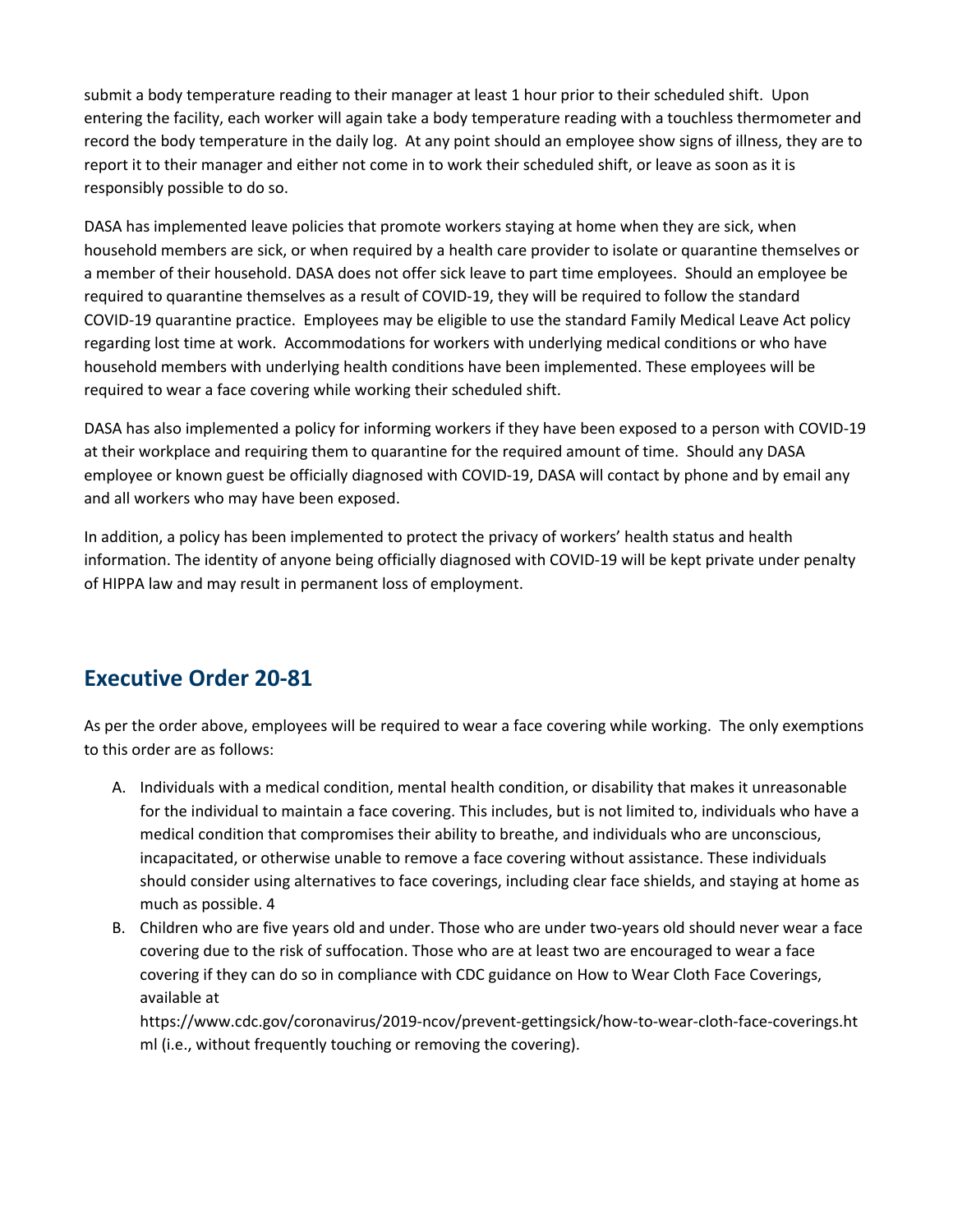C. Individuals at their workplace when wearing a face covering would create a job hazard for the individual or others, as determined by local, state or federal regulators or workplace safety and health standards and guidelines.

### **Handwashing**

Basic infection prevention measures are being implemented at our workplaces at all times. Workers are instructed to wash their hands for at least 20 seconds with soap and water frequently throughout the day, but especially at the beginning and end of their shift, prior to any mealtimes and after using the toilet. All visitors to the facility will be required to wash their hands prior to or immediately upon entering the facility. Some workplaces may have hand-sanitizer dispensers (that use sanitizers of greater than 60% alcohol) that can be used for hand hygiene in place of soap and water, as long as hands are not visibly soiled.

DASA has also purchased and placed hand sanitizer stations near strategic locations such as doorways or common areas. These stations include clear instructions for use. These stations are in addition to our existing bathrooms within the facility which also include clear instructions on handwashing for COVID-19.

### **Respiratory etiquette: Cover your cough or sneeze**

Workers and visitors are being instructed to cover their mouth and nose with their sleeve or a tissue when coughing or sneezing and to avoid touching their face, in particular their mouth, nose and eyes, with their hands. They should dispose of tissues in the trash and wash or sanitize their hands immediately afterward. Respiratory etiquette will be demonstrated on posters and supported by making tissues and trash receptacles available to all workers and visitors. COVID-19 "Cough and Sneeze" posters will be posted in clearly visible locations near common areas throughout the facility.

# **Social distancing**

Social distancing is being implemented in the workplace through the following engineering and administrative controls: Groups and teams will be limited to 20 people on the ice at one time in two (2) pods of 10. Start times will be staggered to prevent overlap in departure and arrival. People will arrive through the front (west) doors and exit the arena through the north doors by the entrance to locker room 1.

When working in the facility, workers are asked to adhere to social distancing policy whenever possible.

Workers and visitors are prohibited from gathering in groups and confined areas, including elevators, and from using other workers' personal protective equipment, phones, computer equipment, desks, cubicles, workstations, offices or other personal work tools and equipment.

### **Housekeeping**

Regular housekeeping practices are being implemented, including routine cleaning and disinfecting of work surfaces, equipment, tools and machinery, and areas in the work environment, including restrooms, break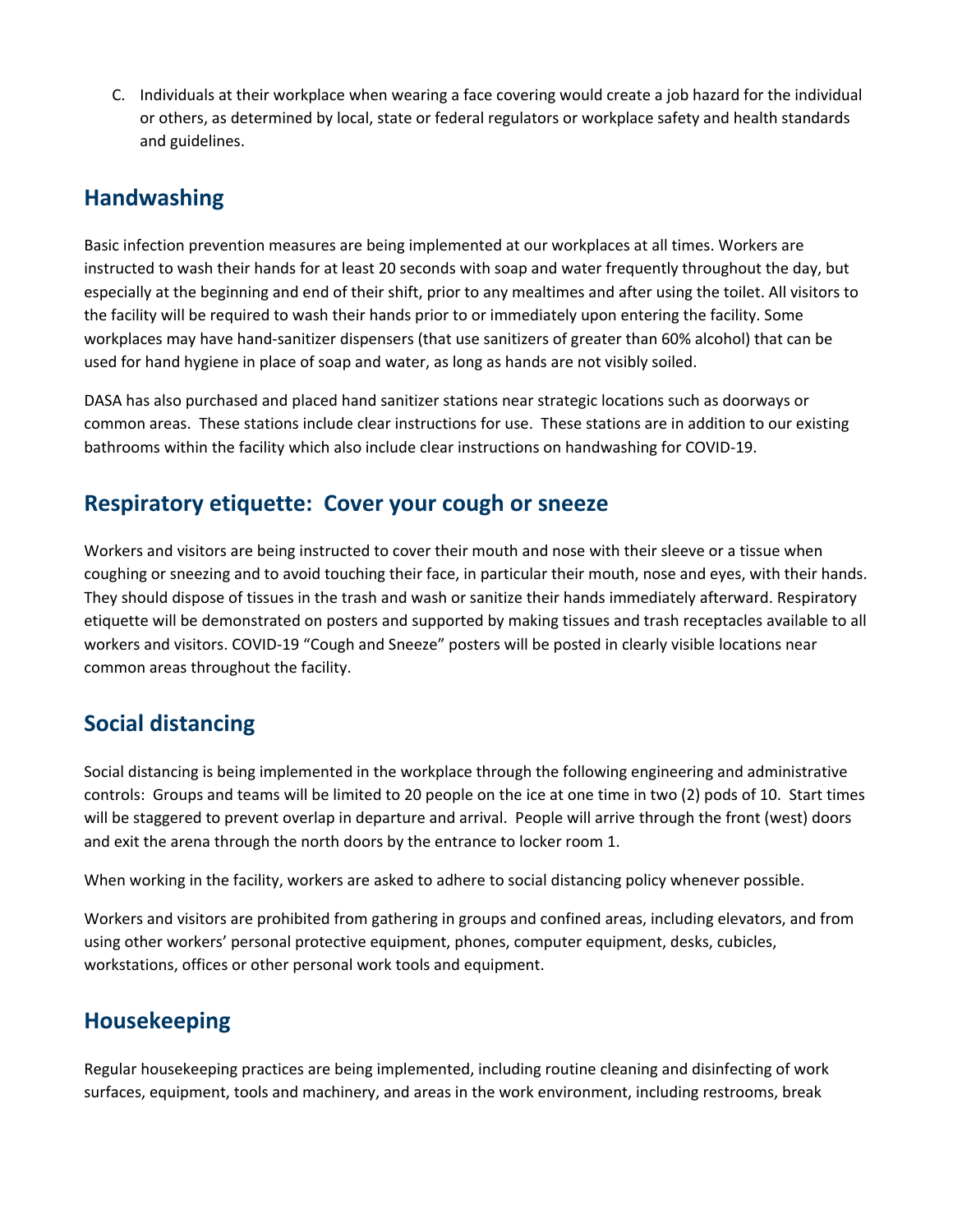rooms, lunch rooms and meeting rooms. Frequent cleaning and disinfecting will be conducted in high-touch areas, such as phones, keyboards, touch screens, controls, door handles, elevator panels, railings, copy machines, etc. DASA staff will conduct hourly cleaning of all high touch areas.

### **Communications and training**

This Preparedness Plan was communicated by email to all workers on 6/29/2020 and necessary training was provided. Additional communication and training will be ongoing during scheduled shifts and if necessary additional time will be provided for those workers who did not receive the initial training. Managers and supervisors are to monitor how effective the program has been implemented by communicating with staff on a weekly basis. Management and workers are to work through this new program together and update the training as necessary. This Preparedness Plan has been certified by DASA management and was posted throughout the workplace 6/29/2020. It will be updated as necessary.

Certified by:

Troy Malo DASA General Manager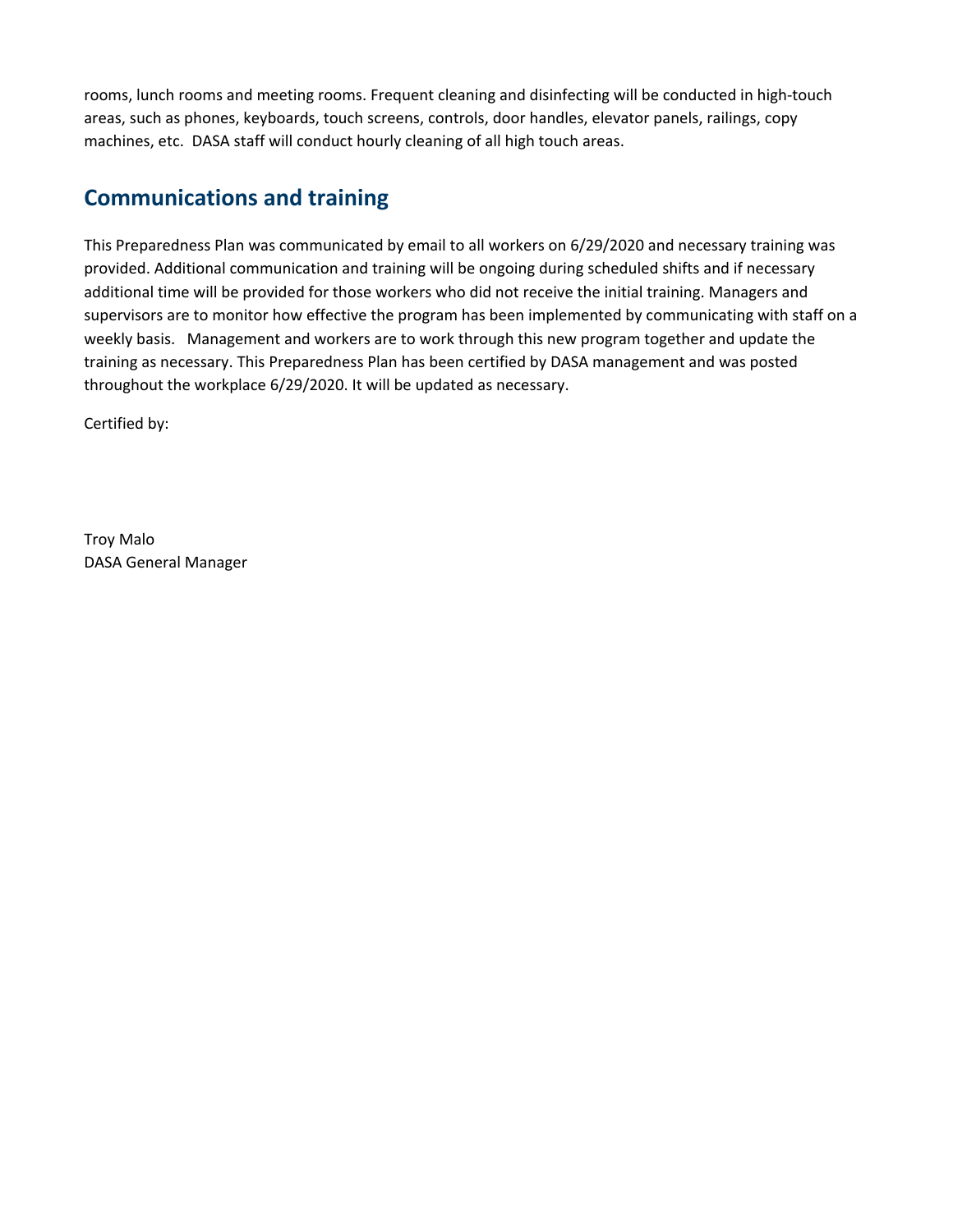# **Business Specific Policies**

For All Staff:

- Health screening and temperature checks before shift starts. Staff should not come to work and will be sent home from work at any sign of illness.
- Training in proper decontamination, hand washing and safety communication protocols.
- Contactless payments are preferred for all transactions. (Credit card, swipe or insert by customer, manual entry by staff if required). Cash and check will be accepted.
- As per Executive Order 20-81, a face covering is required inside the building. Face coverings are not provided by DASA.
- Follow social distancing practices when applicable and possible to do so.

For the Facility:

- Shared spaces (bathrooms, lobby, hallways, doorways) are disinfected every hour on the hour.
- In use locker rooms are disinfected after each use. Limited locker rooms may be available.
- Public hand sanitizing stations are placed in strategic locations within the facility.
- Hand washing and sanitizing instructions are posted in bathrooms and appropriate work areas.

Hockey Specific (events to have 50 people or less)

- Events are scheduled ahead of time with DASA.
- 15 minutes between events to avoid arrival and departure overlap.
- Face covering must be worn into and out of the building and while on the ice.
- Athletes & Coaches must arrive dressed and ready to go. Skates, gloves and helmets can be put on at the rink in designated areas changing areas.
- Changing areas West 1 and West 2 enter through the main door. West 1 exits through the main door and West 2 exits through North doors. Changing areas East 1 and East 2 enter through the North East doors(shooting area). East 2 can exit using the HS locker room doors or by returning to the North East doors.
- Locker Rooms 1, 2, 3 enter through the West door and locker rooms 4, 5, 6 enter through the East doors.
- Athletes & Coaches are asked to leave the premises at a maximum of 10 minutes after the ice time is complete.
- Coaches/Instructors are asked to follow social distancing practices during the event.
- Only one parent/guardian per player are allowed if necessary, for PRACTICE. Must practice social distancing in the stands/arena. Must wear a mask everywhere in the arena and must leave the arena immediately after practice is over. 5 years and under recommended but not required to wear a mask.
- Only two spectators per player are allowed for a SCRIMMAGE/GAME and are allowed in 5 minutes before scheduled SCRIMMAGE/GAME TIME or after all players from both teams have entered. Must wear a mask everywhere in the arena and must leave the arena immediately after the game is over. 5 years and under recommended but not required to wear a mask. NO waiting for players inside the arena. Siblings do not count toward the 2 spectators but are strongly encouraged to stay home when possible.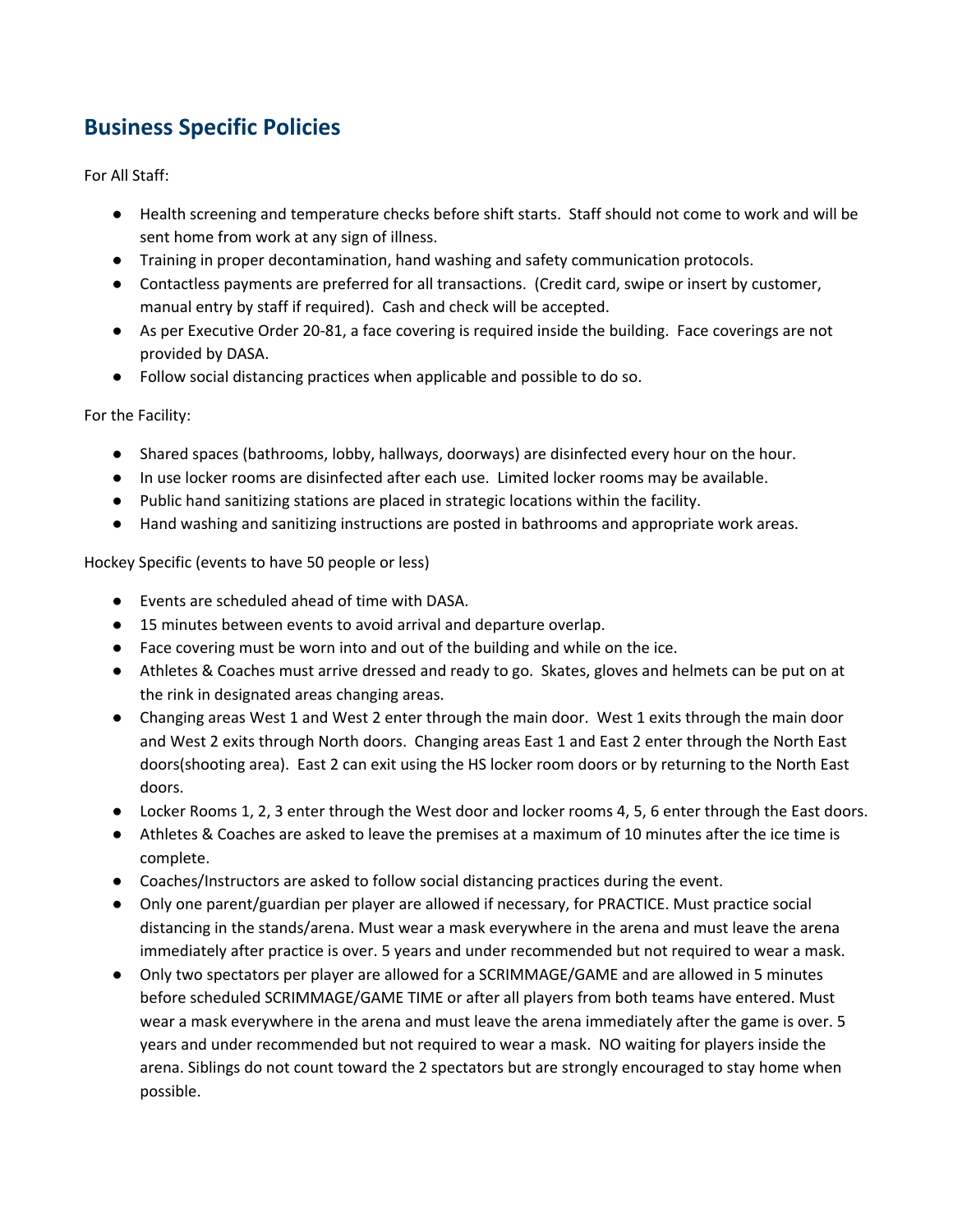We appreciate your help as we work through these changes to keep everyone safe.

Troy Malo DASA General Manager

# **Appendix A – Guidance for developing a COVID-19 Preparedness Plan**

#### **General**

[www.cdc.gov/coronavirus/2019-nCoV](http://www.cdc.gov/coronavirus/2019-nCoV) [www.health.state.mn.us/diseases/coronavirus](https://www.health.state.mn.us/diseases/coronavirus/index.html) [www.osha.gov](http://www.osha.gov/) [www.dli.mn.gov](http://www.dli.mn.gov/) **Handwashing** [www.cdc.gov/handwashing/when-how-handwashing.html](http://www.cdc.gov/handwashing/when-how-handwashing.html) [www.cdc.gov/handwashing](https://www.cdc.gov/handwashing/index.html) <https://youtu.be/d914EnpU4Fo> **Respiratory etiquette: Cover your cough or sneeze** [www.cdc.gov/coronavirus/2019-ncov/prevent-getting-sick/prevention.html](http://www.cdc.gov/coronavirus/2019-ncov/prevent-getting-sick/prevention.html) [www.health.state.mn.us/diseases/coronavirus/prevention.html](http://www.health.state.mn.us/diseases/coronavirus/prevention.html) [www.cdc.gov/healthywater/hygiene/etiquette/coughing\\_sneezing.html](http://www.cdc.gov/healthywater/hygiene/etiquette/coughing_sneezing.html) **Social distancing** [www.cdc.gov/coronavirus/2019-ncov/community/guidance-business-response.html](http://www.cdc.gov/coronavirus/2019-ncov/community/guidance-business-response.html) [www.health.state.mn.us/diseases/coronavirus/businesses.html](http://www.health.state.mn.us/diseases/coronavirus/businesses.html) **Housekeeping**

[www.cdc.gov/coronavirus/2019-ncov/community/disinfecting-building-facility.html](http://www.cdc.gov/coronavirus/2019-ncov/community/disinfecting-building-facility.html) [www.cdc.gov/coronavirus/2019-ncov/prevent-getting-sick/disinfecting-your-home.html](https://www.cdc.gov/coronavirus/2019-ncov/prevent-getting-sick/disinfecting-your-home.html) [www.epa.gov/pesticide-registration/list-n-disinfectants-use-against-sars-cov-2](https://www.epa.gov/pesticide-registration/list-n-disinfectants-use-against-sars-cov-2)